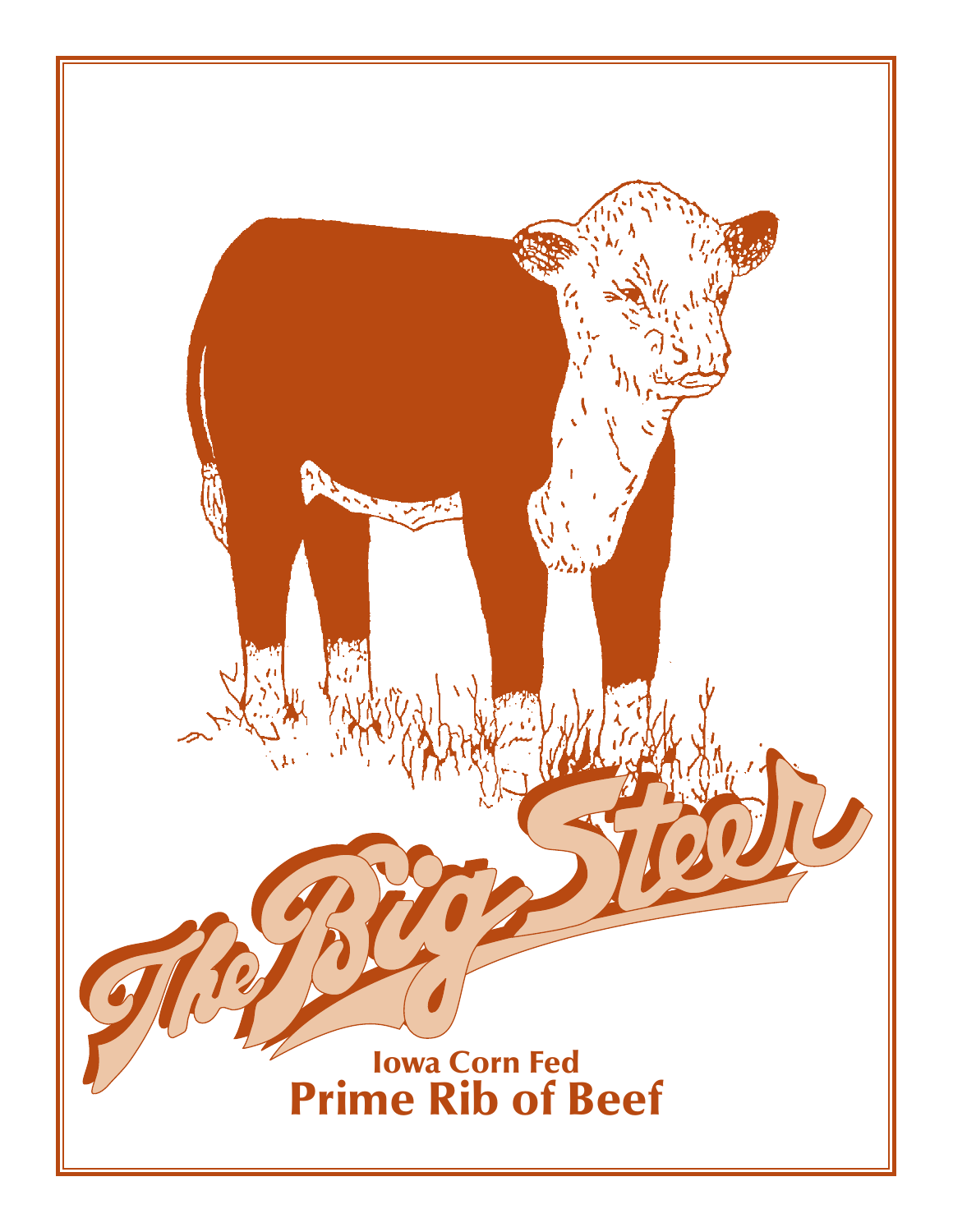## **Appetizers**

|                                                                                                             | 9.95 |
|-------------------------------------------------------------------------------------------------------------|------|
|                                                                                                             |      |
|                                                                                                             |      |
|                                                                                                             |      |
|                                                                                                             |      |
|                                                                                                             |      |
| Maryland Crab Cakes jumbo lump crabcakes made fresh to order. Served with red remoulade sauce  market price |      |

## **Salads**

| Steak Salad 6 oz. prime grade sirloin slices atop mixed greens, red onion, tomatoes, mixed sliced vegetables and<br>23.95 |       |  |  |
|---------------------------------------------------------------------------------------------------------------------------|-------|--|--|
| Wedge Salad crisp wedge of iceberg lettuce topped with balsamic glaze, thick cut smoked bacon, tomatoes,                  | 10.95 |  |  |

### **Pasta** *Served with garlic bread*

| Seafood Pasta shrimp, fresh sea scallops and jumbo lump crab tossed in a white lobster cream sauce with spices  27.95 |  |
|-----------------------------------------------------------------------------------------------------------------------|--|

## **Quality Iowa Pork**

## **Poultry**

| <b>B.B.Q. Chicken &amp; Ribs</b> a combination platter with our grilled BBQ chicken breast and fall off the bone BBQ ribs 28.95 |  |
|---------------------------------------------------------------------------------------------------------------------------------|--|

*Pork and Poultry dinners served with our fresh baked bread and choice of two sides.*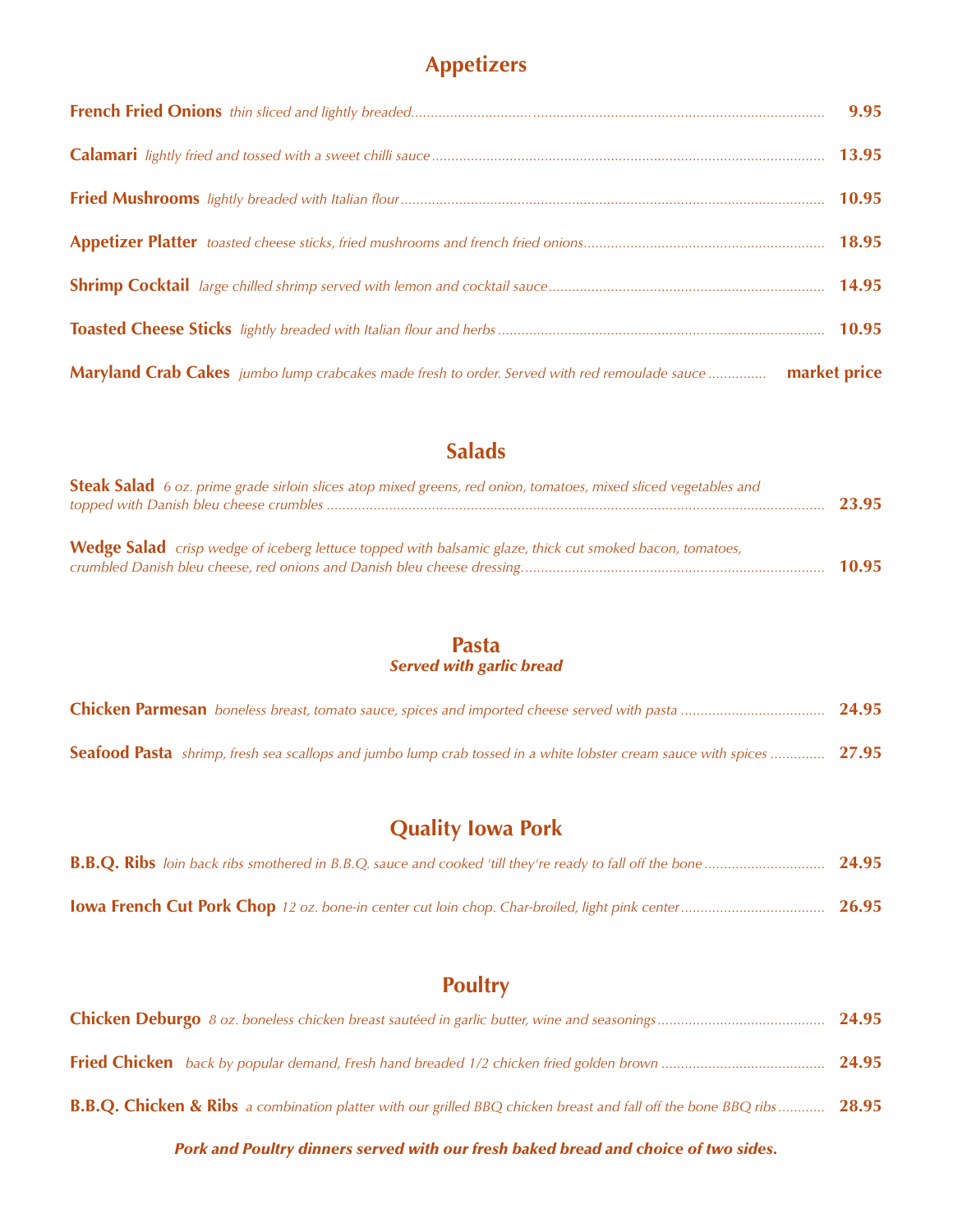## **Our Specialty ~ Iowa's Finest Prime Rib of Beef**

| <b>Prime Rib of Beef</b> |                                                                            |       |
|--------------------------|----------------------------------------------------------------------------|-------|
|                          |                                                                            | 39.95 |
|                          | substitute two pan seared fresh scallops for jumbo shrimp for market price |       |

*Available with a side of our house made creamy jalapeño sauce, horseradish or creamy horseradish sauce.*

## **Naturally Aged Certified Angus Beef**

| top of lowa sirloin sautéed in garlic butter, wine, Italian herbs and spices. Served with sautéed mushrooms     |       |
|-----------------------------------------------------------------------------------------------------------------|-------|
|                                                                                                                 | 45.95 |
| a very flavorful version of the KC strip. Cut from the center of the loin.                                      |       |
| abundant marbling makes this a rich and flavorful favorite                                                      |       |
|                                                                                                                 | 40.95 |
| Filet and Stuffed Shrimp 6 oz. filet served with crab and cream cheese stuffed jumbo prawns in herbs and butter | 42.95 |
| beef tenderloins sautéed in garlic butter, wine and seasonings                                                  |       |
| Filet Tips Deburgo 8 oz. beef tenderlion tips sautéed in garlic butter, wine, and seasonings.                   | 34.95 |
|                                                                                                                 |       |
|                                                                                                                 |       |

### **Seafood Specialities**

| <b>Broiled Seafood Combo</b> three jumbo prawns and three pan seared fresh sea scallops served in<br>substitute three pan seared fresh scallops for jumbo shrimp for market price  | 39.95 |
|------------------------------------------------------------------------------------------------------------------------------------------------------------------------------------|-------|
| <b>Lobster Tail</b> $\sim$ 6 oz. $\sim$ 10 oz. $\sim$ 12 oz. $\sim$ manufacture 10 ox. The set price<br>we serve only South African cold water white lobster; lemon and hot butter |       |
|                                                                                                                                                                                    |       |

*Beef and Seafood dinners served with our fresh baked bread and choice of two sides.*